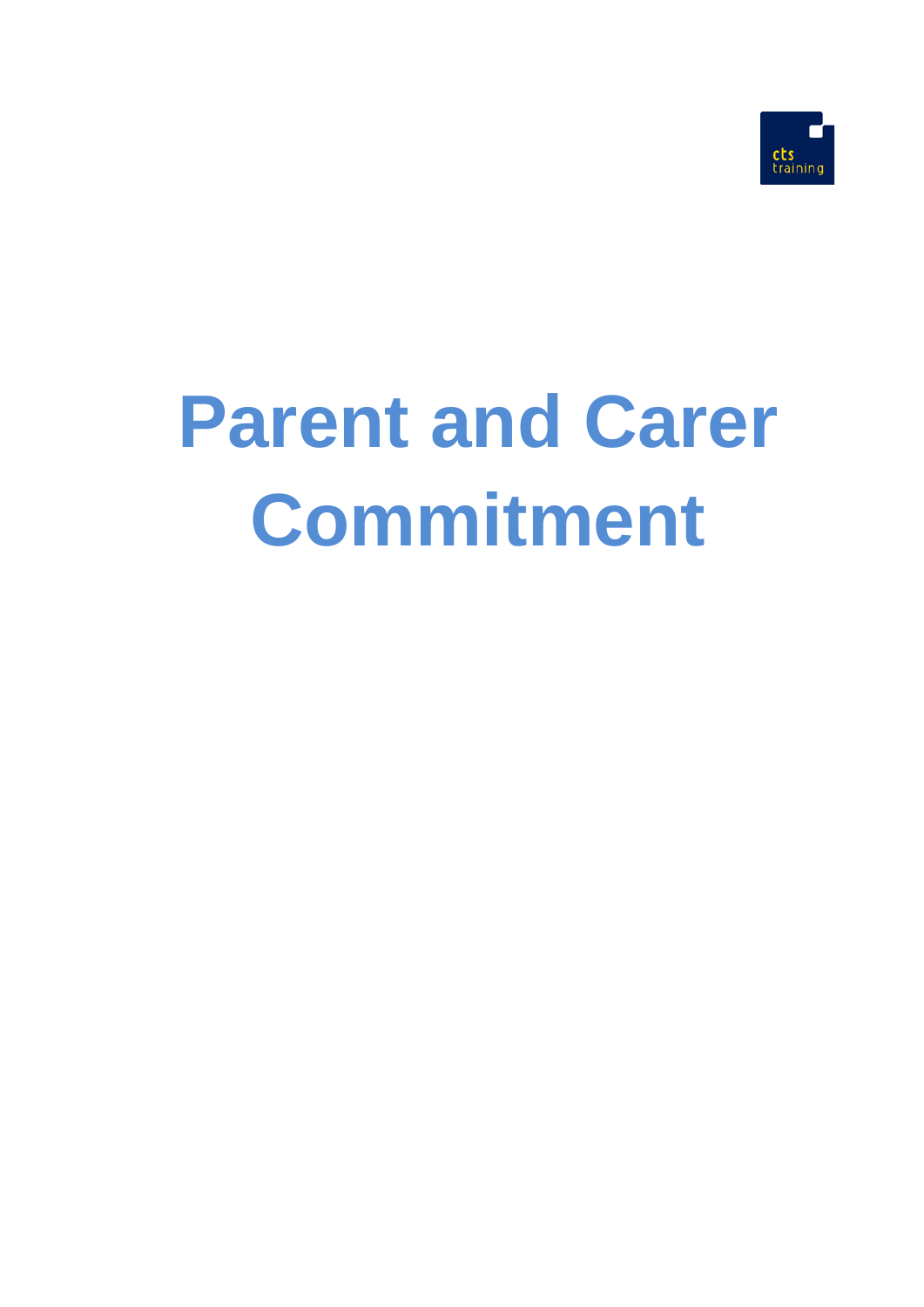CTS is committed to establishing and maintaining an effective working relationship between CTS and home.

## **Our commitment is to:**

- Provide parents/carers with information on what CTS can offer a young person.
- Involve parents/carers in supporting a young person to make choices within the CTS offer.
- Ensure parents/carers are made well aware of our educational practice, work related activity and learner progression in the form of a parent welcome pack.
- Have an open door policy for parents/carers.
- Ensure that all CTS staff treat parents/carers with respect, courtesy and sensitivity, with due regard for confidentiality.

## **Our aim is to develop effective relationships to:**

- Deliver high outcomes for learners.
- Maintain high attendance.
- Have excellent communication on all aspects of progress, good or bad.
- Encourage homework is undertaken.
- Encourage positive behaviour and attitudes.
- Identify any welfare, safeguarding or support needs.
- Plan for career progression.
- Identify any additional support for family and siblings in education or work readiness.

### **Communication Practices**

We will use a range of communication methods you keep you updated on your young person.

• To develop and maintain a variety of methods to facilitate good communication with home e.g. 'user friendly' letters, texting, email, telephone, the website and social media.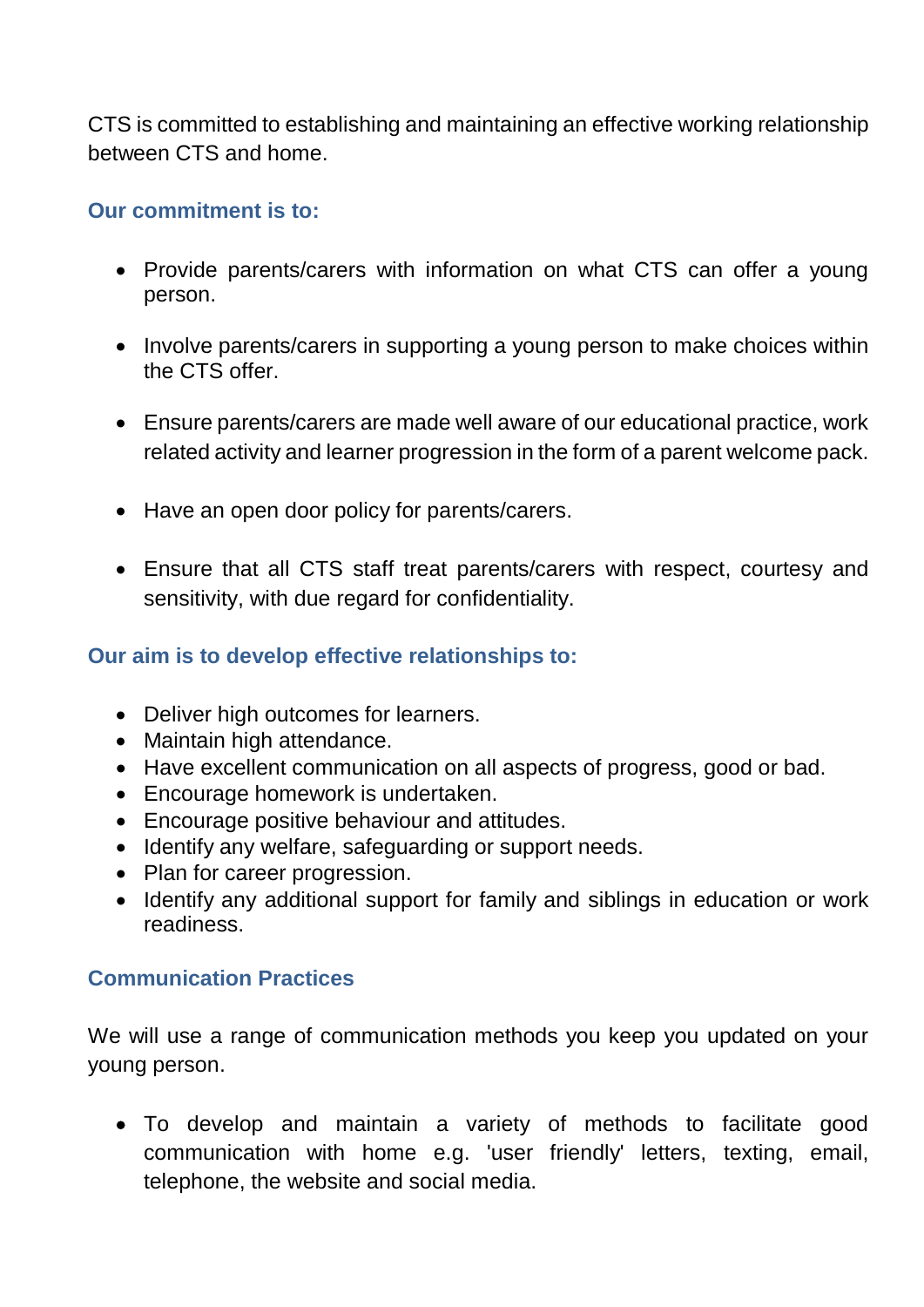- Share the young person's individual learning plan.
- Sending home quarterly newsletters containing information such as dates and events, learner and centre achievement.
- Developing an expectation that staff contact home regularly with both good and bad news as appropriate.
- Organising parents evenings, open evenings and open days, etc. when parents are free to look round. We will provide an induction evening for the parents of our new intake so as they can meet the young person's prospective tutors. Each October and April we have our open evenings, when we display a wide range of activities, learners' work and information. This evening allows parents/carers to discuss our programmes in greater depth with the staff.
- Encouraging parents/carers to contribute to an ongoing dialogue with the relevant Study Programme Co-ordinator on any aspect of the programme or barriers to learning and to include any changes to a young person's timetable.
- Encouraging learners to share their learning diaries with parents/carers.
- Reporting clearly to parents/carers about their young person's progress in October and April.
- Providing opportunities for parents/carers to communicate with CTS by having parent forums.

### **Parents can help by:**

- Working with the young person out of CTS to help them strengthen their skills.
- Working with CTS to ensure young people achieve their individual learning plan.
- Explaining to the young person why their education is important.